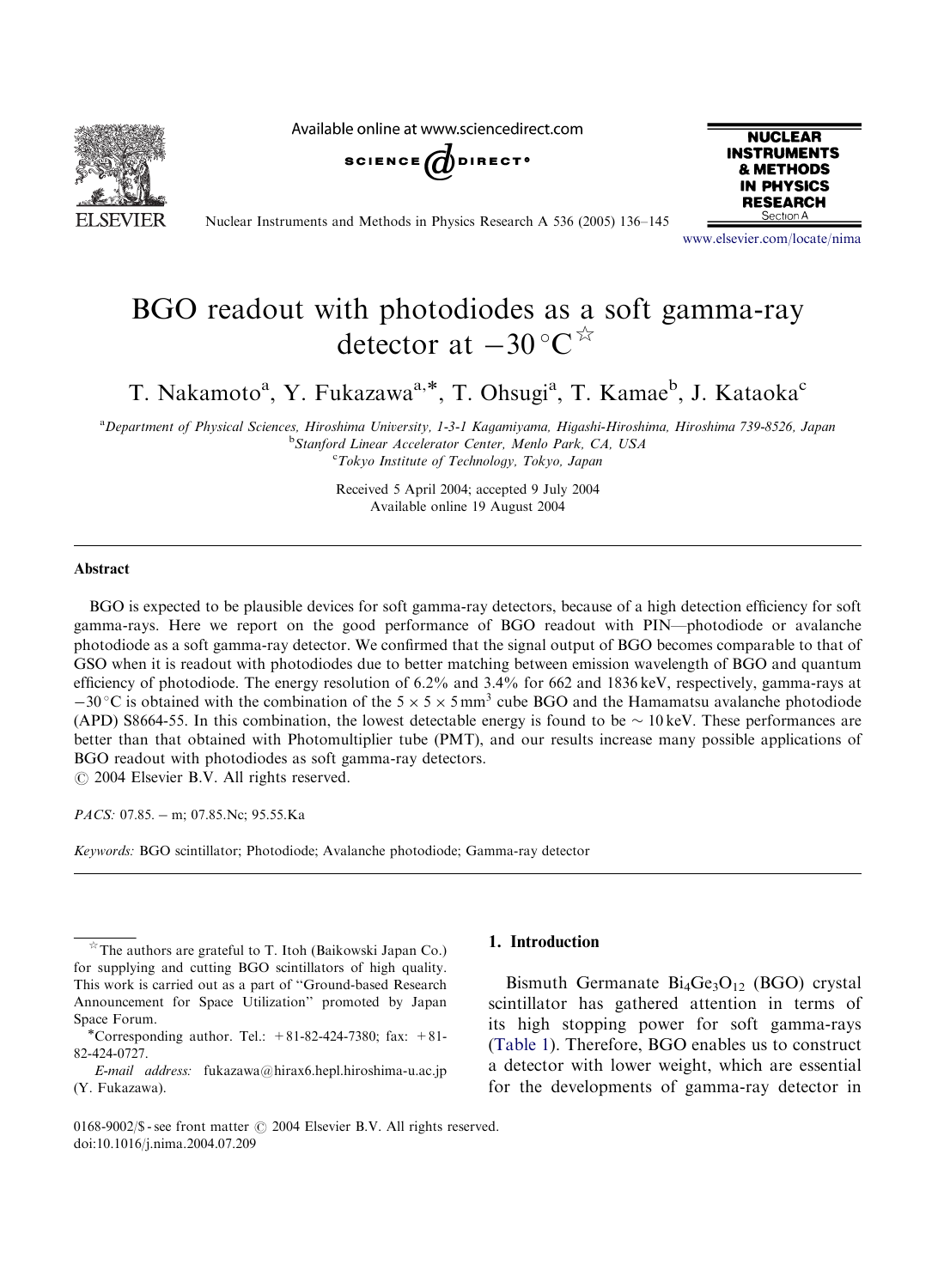<span id="page-1-0"></span>Table 1 Comparison of major inorganic scintillators

| Scintillator                                | NaI:Tl | CsI:TI | GSO   | <b>BGO</b> |
|---------------------------------------------|--------|--------|-------|------------|
| Effective atomic number                     | 50     | 54     | 59    | 74         |
| Density $(g/cm^3)$                          | 3.67   | 4.51   | 6.71  | 7.13       |
| Peak wavelength (nm)                        | 410    | 565    | 430   | 480        |
| Light yield (relative)                      | 100    | 45     | 20    | 12         |
| Scintillation time (ns)                     | 230    | 1000   | 60    | 300        |
| Mean free path $(511 \,\text{keV:cm}^{-1})$ | 0.34   | 0.41   | 0.674 | 0.955      |

space. Non-deliquescence and good light-output linearity of BGO are also advantageous. However, its scintillation light yield is known to be only  $\sim 10$ –15% of NaI. Alternatively, Gd<sub>2</sub>SiO<sub>5</sub>(Ce) (GSO) scintillators which have a higher light yield, 40% of NaI [\[1\],](#page-9-0) are often used as a main sensor since GSO has a somewhat smaller effective atomic number than BGO but higher than low-Z popular crystals such as NaI or CsI. BGO has been primarily used as an active shield, because a large volume of a single BGO crystal is available. For example, a phoswich counter consisting of GSO and BGO are applied in the astrophysical soft gamma-ray detector onboard the Astro-E2 satellite [\[2,3\]](#page-9-0).

For soft gamma-ray detection, BGO is usually readout by the photo-multiplier tube (PMT) because of its low light yield. The peak wavelength of BGO scintillation light is around 480 nm, and it does not match well the PMT-sensitive peak around 400 nm. PMT has a low quantum efficiency of at most 20–25% even at the peak sensitivity, and thus a large portion of BGO scintillation light is thought to be lost. On the other hand, Silicon PIN Photodiode (PD) has a high quantum efficiency of  $\sim 80\%$  above  $>400 \text{ nm}$ , but a small signal output of PD combined with scintillators limited the application due to low signal-to-noise  $(S/N)$  ratio. The combination of  $CsI + PD$  is known to be a good combination because longer wavelength and higher light yield of CsI scintillation helps to generate high signal output and improve  $S/N$  ratio of PD signal. The low signal-to-noise ratio of photodiodes is thought to be compensated by avalanche photodiodes (APD), where the signal is amplified by avalanche with a gain of 10–100. However, for a long time, a small entrance window and a large dark current of APD have hindered the readout of scintillators for soft gamma-rays.

Recently, improved silicon-process technology enables us to use PD and APD with low noise and large size for soft gamma-ray detectors combined with scintillators. For example, Kamae et al. [\[1\]](#page-9-0) showed that the GSO readout with PD gives energy resolution comparable to or better than the NaI(Tl). Good performance of large-area avalanche photodiodes is also reported by Moszyński et al. (e.g. Ref. [\[4\]](#page-9-0)) and Ikagawa et al. [\[5\]](#page-9-0) for APDs produced by Advanced Photonix, Inc. (API) and Hamamatsu Photonics (HPK), respectively. Mos-zyński et al. [\[6\]](#page-9-0) reported a good energy resolution of 5.8% at 662 keV for BGO readout with APD at about 100 K. This is mainly due to 3 times larger light output of BGO than at room temperature.

Following these results, BGO scintillator readout with photodiodes becomes a possible excellent detector of soft gamma-rays at a mildly cooled environment, such as cosmic gamma-ray detectors onboard the satellite. Below a gamma-ray energy of 500 keV, CdTe and CdZnTe semi-conductor devices have become a good candidate of detectors because of its superior energy resolution (e.g. Ref. [\[7\]\)](#page-9-0), while BGO is still necessary for detection of higher-energy gamma-rays or active shield. Previous studies on the BGO scintillator reported that the number of photoelectrons in the PMT and PD is  $980 \,\text{MeV}^{-1}$  and  $4750 - 5300 \,\text{MeV}^{-1}$ , respectively, at the room temperature [\[8\].](#page-9-0) These values are very small compared with  $3840 \,\text{MeV}^{-1}$  and  $37000 \,\text{MeV}^{-1}$  of CsI. The energy resolution of BGO in Moszyński et al. [\[10\]](#page-9-0) is 10.2% and 7.8% at 662 keV for the readout with PMT and APD, respectively. However, PMT energy resolution of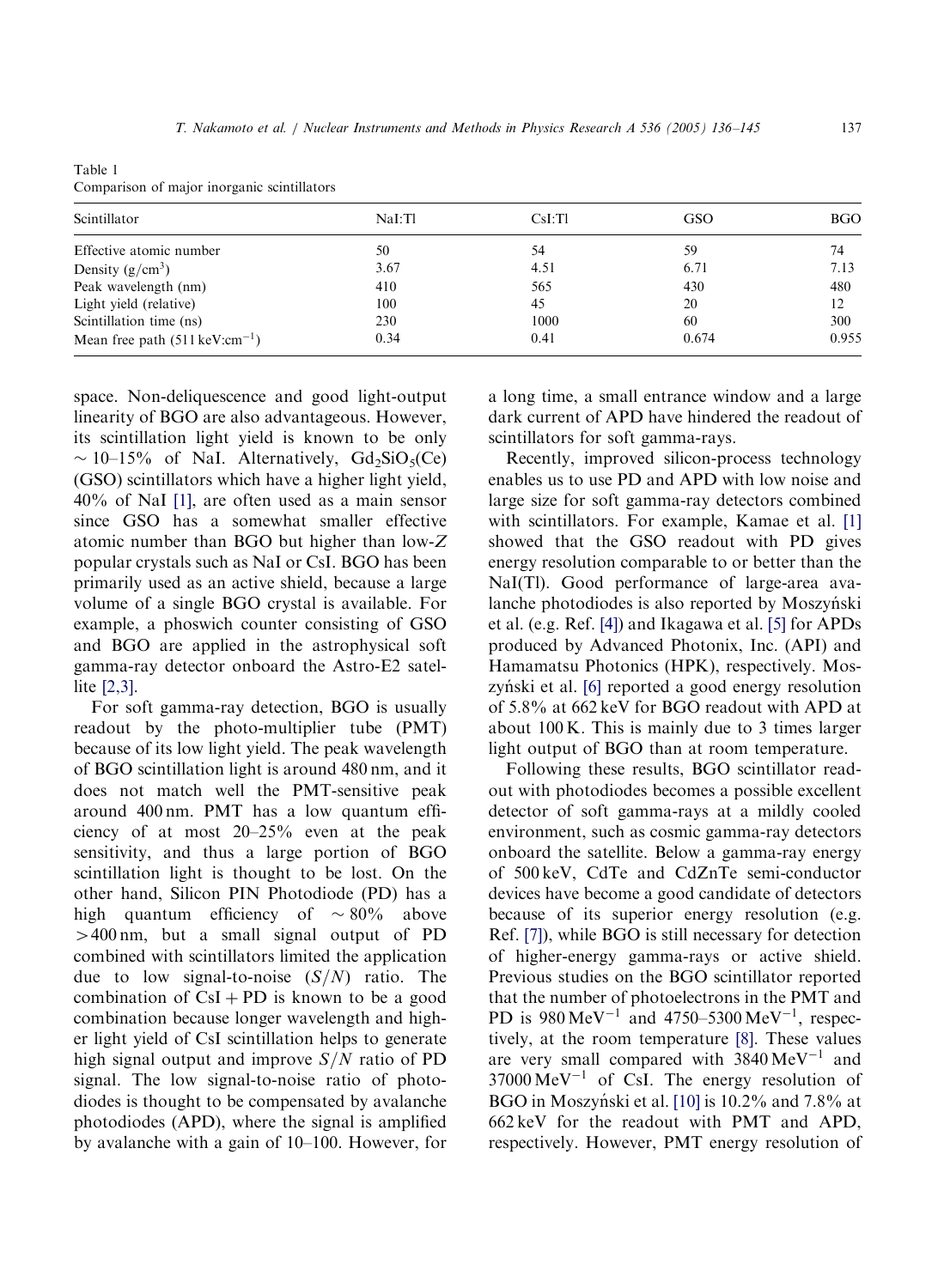10.2% is too bad for the size of  $\phi$ 9 × 9 in mm; even a large size BGO for the Astro-E2 Hard X-ray detector with a size of  $\sim 60 \times 60 \times 60$  mm gives an energy resolution of  $\sim 10\%$  at 662 keV (Hard X-ray Detector (HXD) team internal report.) Therefore, their BGO crystal may be of low quality. It should be noticed that, at lower temperature, dark current of photodiodes becomes lower and BGO light yield increases, while that of CsI decreases. This indicates that a combination of BGO and photodiodes at the lower temperature is expected to show a much better performance. Here, we report the excellent performance of BGO readout with PD and APD as a soft gamma-ray detector at  $-30$  °C.

#### 2. BGO crystals and photodiodes

BGO crystals used here was supplied by Crismatec Company. The specification of delivery is in such a way that the light output readout with PMT is 10–15% of NaI at room temperature, and light transmission length is as long as 350–400 cm at 450 nm. Such a good light transparency is important to use BGO as a long-plate active shield, for example, as in the Astro-E2 (HXD). Here we tested a small-size BGO cube of  $5 \times 5 \times$ 5 mm<sup>3</sup>; in order to evaluate the performance of BGO and photodiode combination. For comparison, we also measured CsI and GSO of the same size as the BGO cube.

For PD, we employed the Hamamatsu SPL-PDtype A ( $5 \times 5$  mm<sup>2</sup> area) which experimentally was made to extend the light sensitivity toward the shorter wavelength for the blue-light of GSO scintillation [\[1\].](#page-9-0) In addition, we tested the Hamamatsu S8664-55 ( $5 \times 5$  mm<sup>2</sup> area) for APD. The detailed properties of S8664-55 are reported by Ikagawa et al. [\[5\]](#page-9-0), and a body capacitance and a dark current are improved by the buried-junction structure. Entrance window of both photodiodes is coated for protection. We checked the bodycapacitance and leakage current of our PD and APD at room temperature as shown in Fig. 1. The full depletion voltage is around  $20V$  and 300–350 V for PD and APD, respectively. Considering this voltage together with the noise performance, we hereafter set the bias voltage to 40 V for PD and 290 V for APD, where the body capacitance is 11.6 pF for PD and 99.2 pF for APD. The reason to choose the above bias voltage of APD is described in Section 5. The leakage current of both APD and PD becomes smaller by two orders of magnitude at  $-30$  °C, and thus negligible for the noise performance.

In [Fig. 2](#page-3-0), the setup diagrams are shown. Measurements were performed at  $-30^{\circ}$ C so that we could ignore the noise associated with the leakage current. The gain of APD is  $\sim$  26 at 290 V and  $-30$  °C. Since the CsI light yield decreases with the temperature, we performed the measurements of CsI at room temperature. We tested several layers of white Teflon tape,  $BaSO<sub>4</sub>$  powder



Fig. 1. Body capacitance and leakage current of APD (left) and PD (right), which we presented here, against the bias voltage.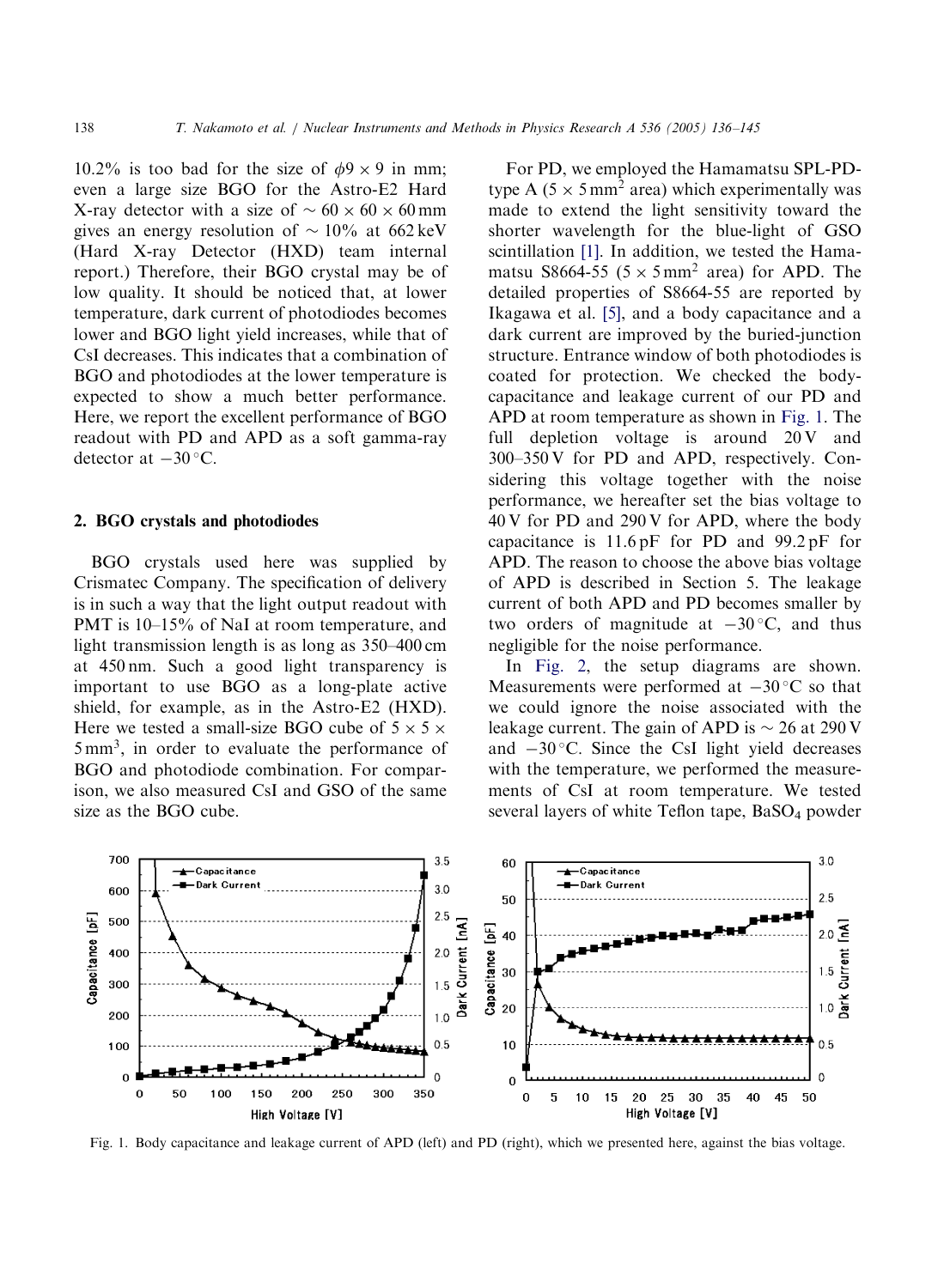<span id="page-3-0"></span>

Fig. 2. Setup diagrams of measurements for PD (right) and APD (left).

painted with the glue, and multilayer-polymer mirror VM 2000, as the light reflector of BGO, and chose VM 2000 because of its highest reflectivity. Then, scintillators were wrapped with VM 2000, and coupled to the entrance window of photodiodes directly with the silicone optical grease OKEN 6262A. The bias voltage was supplied via the 50  $\text{M}\Omega$  load resistor. Hole signals from the P electrode of these photodiodes were input to the AC-coupling low-noise charge sensitive amplifier (ClearPulse CP 580H), and fed into the ADC (Laboratory Equipment Co. AD 2201A) via the shaping amplifier (Ortec 570). The equivalent noise charge attributed to the body-capacitance of photodiode is measured to be  $100 \pm 20e^$ and  $310 \pm 30e^-$  for PD and APD, respectively. When we irradiated the gamma-ray directly to the PD, the energy resolution of 1.6 keV at 59.5 keV of the <sup>241</sup>Am source was obtained at  $-30$  °C.

## 3. Energy resolution for gamma-rays

The energy resolution  $\Delta E/E$  of scintillators coupled with the PMT and photodiode is given as

$$
(\Delta E/E)^{2} = (\delta_{\rm sc})^{2} + 2.355^{2} F/N + (\delta_{\rm noise}/N)^{2}
$$

where  $N$  is a number of photoelectrons in the PMT or electron-hole pairs in the photodiode,  $F$  is the Fano factor or an excess noise factor attributed to the fluctuation of avalanche in the APD,  $\delta_{\rm sc}$  is an intrinsic energy resolution for the scintillator relevant to the properties of the scintillator itself [\[9\]](#page-9-0), and  $\delta_{\text{noise}}$  is an electric noise [\[4\].](#page-9-0) Generally, the first term is dominant for high energy gamma-rays, the second term is dominant for readout with the PMT, PD, and APD where F is  $\sim 1, \sim 0.1$ , and 2–3, respectively, and the last term mainly determined the energy resolution for the readout with PD.

### 3.1. Readout with PMT

First of all, we measured the energy resolution of scintillators by coupling to the PMT, in order to compare them with those obtained with photodiodes. The Hamamatsu R1847 is used for this measurement. Scintillators were attached on the PMT window with the silicone oil KE108. Since BGO, GSO, and CsI have a  $\sim$  1 µs decay component in the scintillation, the shaping time of  $\langle 1 \rangle$  as significantly loses the signal. Then, the shaping time is chosen to be  $2 \mu s$ , since the shaping time of  $>2 \mu s$  does not give a better resolution. In Fig. 3, the pulse–height spectra of 662 keV from the  $137Cs$  source were displayed. The relative peak pulse–height and energy resolution at 662 keV are



Fig. 3. Pulse–height spectra of 137Cs for scintillators readout with PMT; BGO (top), GSO (middle), CsI (bottom).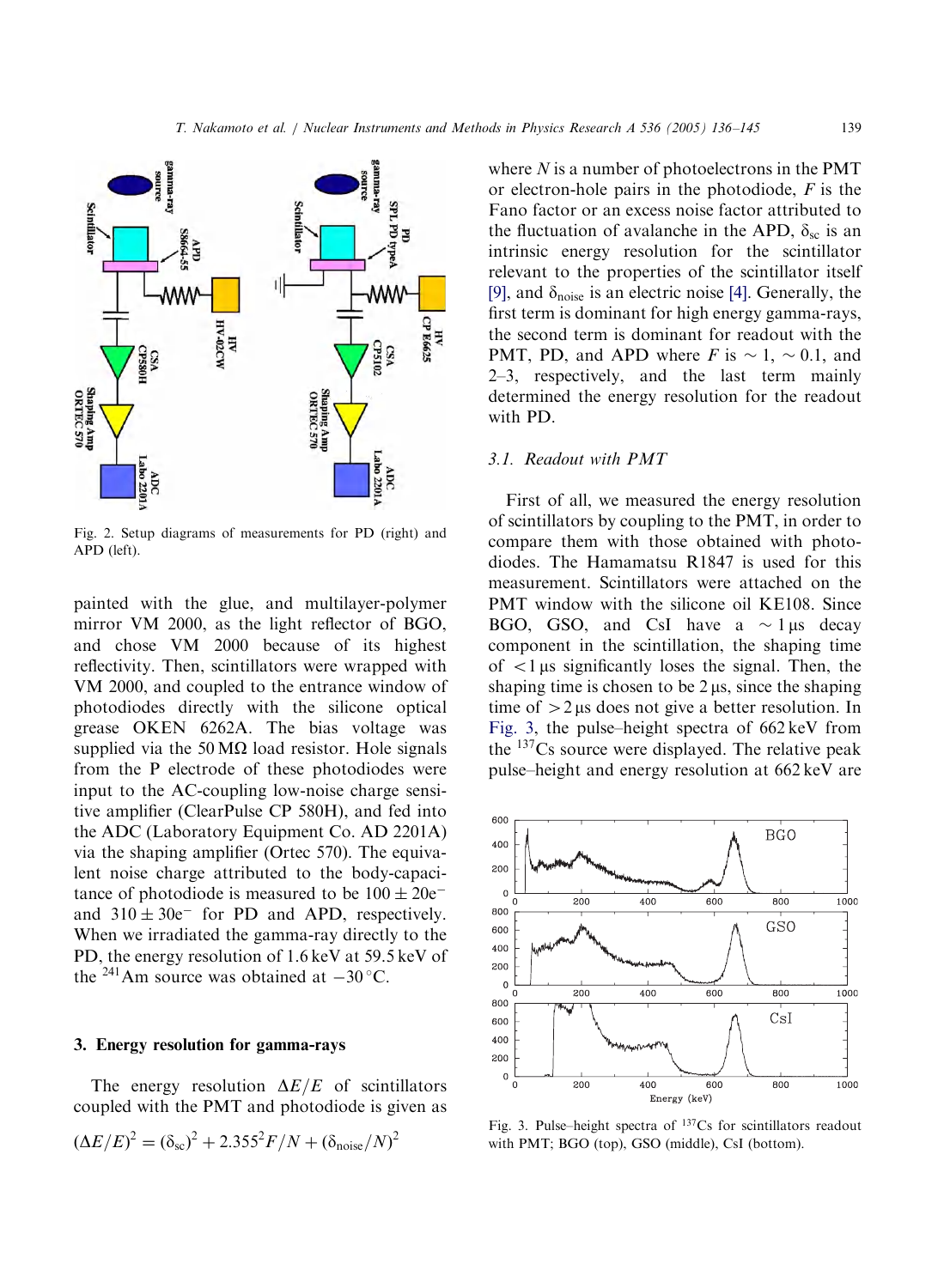

Fig. 4. Energy resolution (FWHM) of scintillators readout with PMT against the gamma-ray energy. The dashed line represents the relation of  $\propto E^{-0.5}$ .

found to be 1,  $1.24 \pm 0.02$ ,  $1.71 \pm 0.03$ , and 7.0  $\pm$  0.1%, 6.7  $\pm$  0.1%, and 6.1  $\pm$  0.1% for BGO, GSO, and CsI, respectively. These values indicate that our sample of scintillators exhibit a very good performance; the good energy resolution of 7.0% for BGO+PMT is not yet available in any paper, and 6.7% of GSO is comparable to that in Kamae et al. [\[1\]](#page-9-0). In Fig. 4, the energy resolution obtained with various radio-isotopes is plotted against the input gamma-ray energy E. The plotted against the input gamma-ray energy E. The dependence of  $1/\sqrt{E}$  is clearly seen for all the scintillators, indicating that the energy resolution is mainly determined by the Poisson statistics of photoelectrons generated in the PMT.

### 4. Readout with PD

Next, we measured the performance of scintillators readout with PIN photodiodes. In this experiment, we evaluated not only the energy resolution but also the number of electron–hole pairs.

At first, we investigated the energy resolution against the shaping time, since not only collection of scintillation signals and but also a filter of noise are dependent on the shaping time  $\tau$ . In [Fig. 5](#page-5-0), we plotted the pulse–height and energy resolution against  $\tau$ . Shorter  $\tau$  gives lower pulse height and

worse energy resolution, and they are nearly constant at  $\tau > 3 \mu s$ . This is due to the loss of scintillation signals at shorter  $\tau$ . The loss is the most significant for CsI, and the least for GSO, following their scintillation decay time. Another reason is that, in the case the capacitance noise is dominant as in this measurement, the noise becomes larger at shorter  $\tau$ . In the following, we set  $\tau$  to 3 µs. In [Fig. 6,](#page-5-0) the pulse–height spectra of 662 keV were shown. The relative peak pulse– height becomes  $1,0.99 \pm 0.01$ , and  $3.5 \pm 0.3$  for BGO, GSO, and CsI, indicating that the light collection ratio of BGO to GSO becomes 1.25 times as large as that readout with the PMT. This confirmed the prediction described in Section 1; PMT may lose a significant amount of scintillation light of BGO in the photo-electric conversion, and therefore the light yield of BGO is not so low as ever known, but comparable to that of GSO at  $-30$  °C.

The energy resolution is plotted in [Fig. 7,](#page-5-0) as a function of incident gamma-ray energy. The relations at the lower energy follows  $E^{-1}$ , and their slope becomes milder toward the higher energy, indicating that the noise determines the energy resolution for lower energy gamma-ray, while light photon statistics does for higher energy gamma-ray. However, the slope above 1 MeV is somewhat flatter than the relation of  $E^{-0.5}$ . This flattening is prominent for CsI, and this is a wellknown trend due to the intrinsic energy resolution  $\delta_{\rm sc}$  of CsI (e.g. Ref. [\[8\]\)](#page-9-0). On the other hand, the energy resolution of CsI becomes similar to BGO and GSO around 1500 keV regardless that it is much better at the lower energy. This is according to the good light-output linearity and low  $\delta_{\rm sc}$  of BGO and GSO. Therefore, for MeV gamma-rays, the scintillator BGO and GSO will be more useful than CsI because the energy resolution is not so bad than CsI and the stopping power is much higher.

Measuring the pulse–height spectra when low energy gamma-rays such as 31 keV of <sup>133</sup>Ba and 59.5 keV of  $241$ Am are absorbed by the PD, we confirmed that the peak pulse–height of PD is  $28.8 \pm 0.10$  times as large as that of BGO + PD signals for the same incident gamma-ray energy. This indicates that the electric noise of 1.6 keV (Si),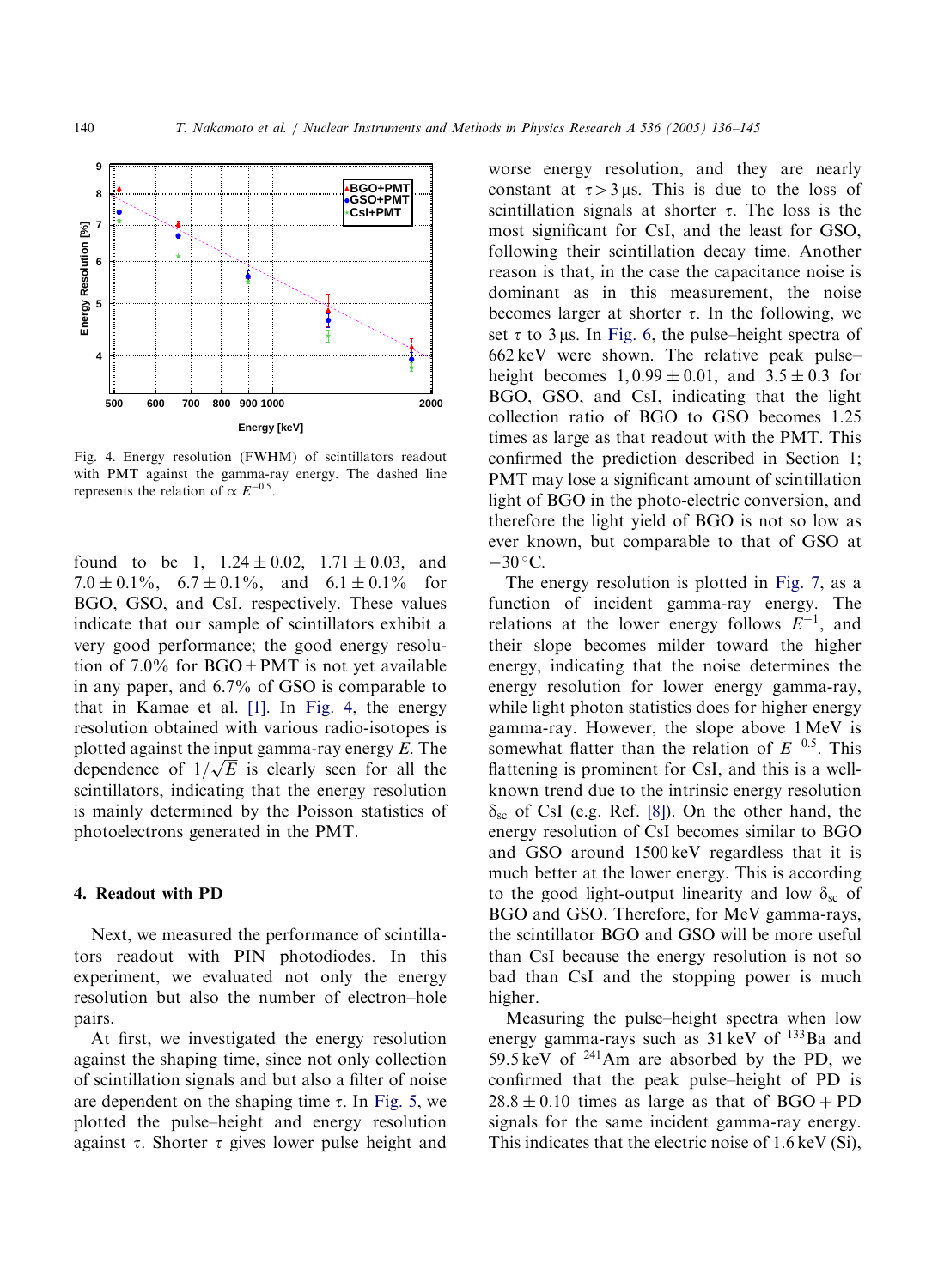<span id="page-5-0"></span>

Fig. 5. Pulse–height (left) and energy resolution (right) of <sup>137</sup>Cs against the shaping time  $\tau$  for scintillators readout with PD.



Fig. 6. Pulse–height spectra of  $137Cs$  for scintillators readout with PD; BGO (top), GSO (middle), CsI (bottom).

obtained for gamma-rays detected by PD directly, corresponds to the energy resolution of

$$
\delta E_{\text{noise}} = 7.0 (E/662 \,\text{keV})^{-1} \%
$$

for  $BGO + PD$  (the last term of the equation in Section 2), and the number of electron–hole pairs produced in the BGO + PD is  $(9.8 \pm 0.2) \times 10^3$ and  $(5.8 \pm 0.2) \times 10^3$  pairs MeV<sup>-1</sup> at  $-30^{\circ}$  and 20°, respectively. The latter number of pairs is in good agreement with the previous works [\[11\]](#page-9-0). Then, the poisson noise of electron–hole pairs (the second term of the equation in Section 2) is estimated to be  $\delta E_{\text{Poisson}} = 0.92 (E/662 \,\text{keV})^{-0.5}$ %, where we assume the Fano factor of 0.1. In Fig. 7,



Fig. 7. Energy resolution (FWHM) of scintillators readout with PD against the gamma-ray energy. The dashed line considers the electric noise and Poisson statistics of e–h pairs, and the solid line additionally includes the intrinsic energy resolution (see text in detail).

we plot the predicted energy resolution of  $\delta E =$ 

 $\frac{1}{\sqrt{2}}$  $\sqrt{\delta E_{\text{noise}}^2 + \delta E_{\text{Poisson}}^2}$  as a dashed line. However, the results indicate that some unknown factors including the  $\delta_{\rm sc}$  make the energy resolution worse than the above relation at  $>700$  keV. When we include the constant term of intrinsic energy resolution  $\delta_{sc}$  to fit the experimental result, we obtain  $\delta_{\rm sc} = 3.56 \pm 0.23\%$  which is thought to be one in the high-energy limit. For the lower gamma-rays, the electric noise of pre-amplifier determined the energy resolution, and thus reducing the electric noise is essential.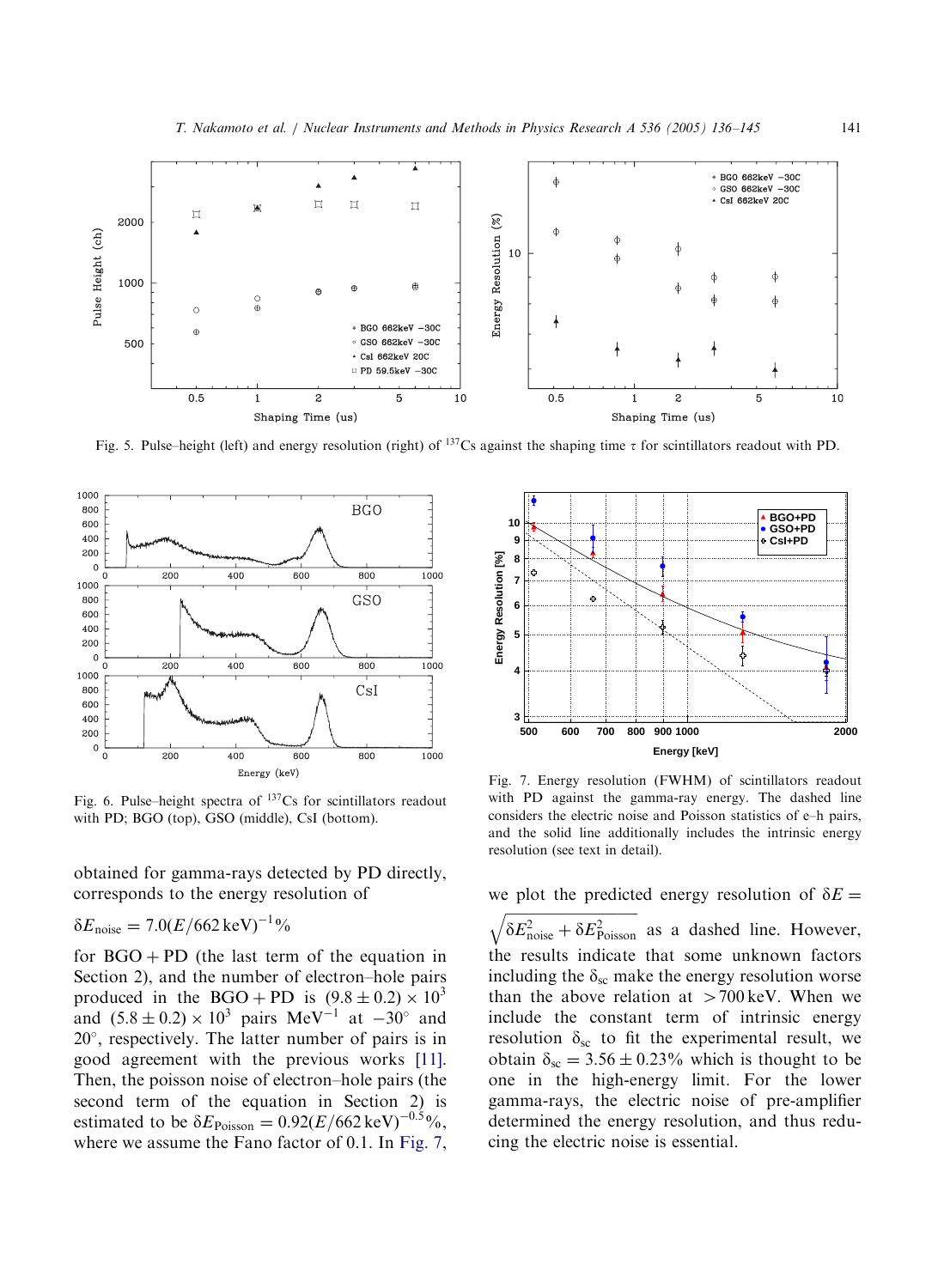## 5. Readout with APD

Since we confirmed that the BGO readout with the PIN photodiode is effective at higher energy of gamma-rays, we next test the  $BGO + APD$  combination. Since we find that BGO is better than GSO for the photodiode readout, hereafter we check BGO and CsI. In Fig. 8, we show the pulse–height spectra of BGO and CsI for 662 keV gamma-ray when we read the scintillators with the APD. The spectra are remarkable; the escape line of Bi–K is clearly separated from the photo-peak in the BGO spectrum. It can be seen that the ratio of the photopeak count against the Compton tail for BGO is larger than that for CsI. The energy resolution is  $6.2 \pm 0.1\%$  and  $5.8 \pm 0.1\%$  for BGO and CsI. In Table 2, we summarize the energy resolution of BGO, GSO, CsI readout with PMT, PD, APD for the 662 keV gamma-ray. The value of 6.2% is better than that of the  $BGO + PMT$ , and comparable to that of  $CsI + PMT$ . In Fig. 9, we compare the energy resolution of BGO readout with PMT, PD, and APD. It can be seen that the  $BGO + APD$  is the best below 2000 keV.

We also show the  $BGO + APD$  spectrum for the 57Co source in [Fig. 10.](#page-7-0) The low-energy gamma-ray line of 14 keV is clearly seen, and the noise level is below 10 keV. In [Fig. 11,](#page-7-0) the energy resolution obtained for various radio isotopes is plotted against the incident gamma-ray energy. The slope is around 0.5 at a wide range of 10–2000 keV, and thus apparently it seems that the poisson noise is dominant. Moszyński et al. [\[12\]](#page-9-0) claimed that the excess noise factor  $F$  is 2–3 for their API APD, and Ikawaga et al. [\[5\]](#page-9-0) obtained  $F = 2.0$  for the APD S8664-55. Therefore, we input  $F = 2$  for the formula of poisson noise and obtained  $\delta E_{\text{Poisson}} = 4.13 \left( E/662 \,\text{keV} \right)^{-0.5}$ %, which is better by a factor of 1.5 than the measured values over all the energy. When fitting the graph with the formula in Section 3 with  $F$  to be free,  $F$  becomes  $4.70 \pm 0.20$  and  $\delta_{\rm sc}$  is constrained to be <0.4%. Such a large value of  $F$  is not reasonable for the APD avalanche [\[13\]](#page-9-0). Following Ref. [\[14\],](#page-9-0) we calculated the intrinsic energy resolution  $\delta_{\rm sc}$  by subtracting the contribution of  $\delta E_{\text{Poisson}}$  and  $\delta E_{\text{noise}}$  from the measured value for PD + BGO and  $APD + BGO$ , and showed it as a function of



Fig. 8. Pulse–height spectra of 137Cs for scintillators readout with APD; BGO (top) and CsI (bottom).

Table 2

Comparison of energy resolution  $(\%)$  for the 662 keV gammaray

|                           | <b>PMT</b>                                            | PD                                                    | APD.                               |
|---------------------------|-------------------------------------------------------|-------------------------------------------------------|------------------------------------|
| BGO.<br>GSO<br><b>CsI</b> | $7.04 \pm 0.10$<br>$6.69 \pm 0.06$<br>$6.13 \pm 0.03$ | $8.33 \pm 0.28$<br>$9.10 \pm 0.78$<br>$6.24 \pm 0.15$ | $6.24 \pm 0.07$<br>$5.85 \pm 0.11$ |



Fig. 9. Energy resolution (FWHM) of BGO readout with PMT (star), PD (circle), and APD (triangle) against the gamma-ray energy above 500 keV.

the gamma-ray energy in [Fig. 11](#page-7-0) right. The  $PD +$ BGO gives somewhat large values of  $\delta_{\rm sc}$ , but as a whole follows the same relation as  $APD + BGO$ .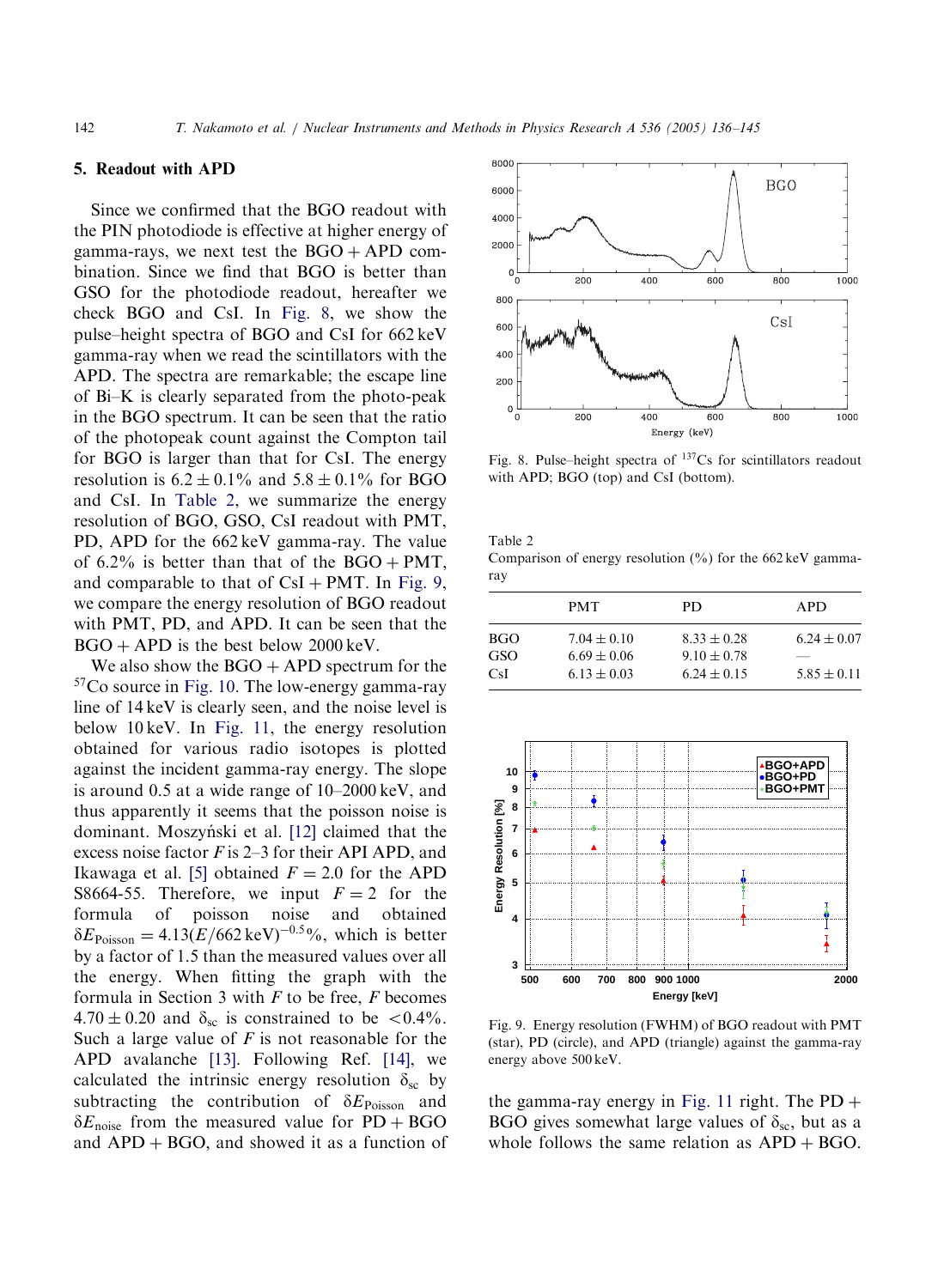<span id="page-7-0"></span>The calculated intrinsic energy resolution  $\delta_{\rm sc}$ strongly depends on the gamma-ray energy, and  $4.7 \pm 0.5\%$  at 662 keV for the APD + BGO is close to  $3.0 \pm 1.2\%$  of Moszyński et al. [\[8\]](#page-9-0).

In summary, the energy resolution of  $BGO +$ APD is comparable to that of  $CsI + PMT$  at  $>500 \,\text{keV}$ , and limited by the some unknown mechanisms including intrinsic energy resolution of BGO.

Next, we investigated the dependence of gain on the temperature and bias voltage. The temperature dependence was measured at the bias of 290 V, and the bias dependence was measured at  $-30^{\circ}$ . In



Fig. 10. Pulse–height spectra of 109Cd (top) and 57Co (bottom) for BGO readout with APD.

[Fig. 12](#page-8-0), we show the results. It can be seen that the gain exponentially decreases as the temperature goes up, and increases with a larger slope as higher bias is supplied. The energy resolution is constant around 210–310 V. Since the threshold is inversely proportional to the gain, we chose the bias voltage of 290 V. Above 290 V, the energy resolution becomes worse, and the slope of gain-bias relation becomes steeper, and thus the avalanche fluctuation becomes large.

#### 6. Stability of the  $APD + BGO$  system

For practice in the space, the  $APD + BGO$ system should be stable in the pulse–height and energy resolution for a long time. Since the APD device is novel for scintillation counters, the gain stability for a long time has not been studied. In order to test the long-term time stability, we performed the two following estimations. First of all, we tested how stable the  $APD + BGO$  is when the temperature and bias voltage is kept as constant as possible. We put the  $APD + BGO$  in the thermostatic chamber TABAI ESPEC PU-3SP to keep the temperature constant at  $-30^{\circ}$ C, supplied the bias voltage 290 V to the APD, and obtained the pulse–height spectrum at an interval of 1 h over 7 days. The temperature in the chamber was measured by the thermometer, and confirmed



Fig. 11. (Left) Energy resolution (FWHM) of CsI and BGO readout with APD against the gamma-ray energy. The dashed line represents the predicted relation for BGO. (Right) The calculated  $\delta_{sc}$  as a function of the gamma-ray energy for BGO readout with APD.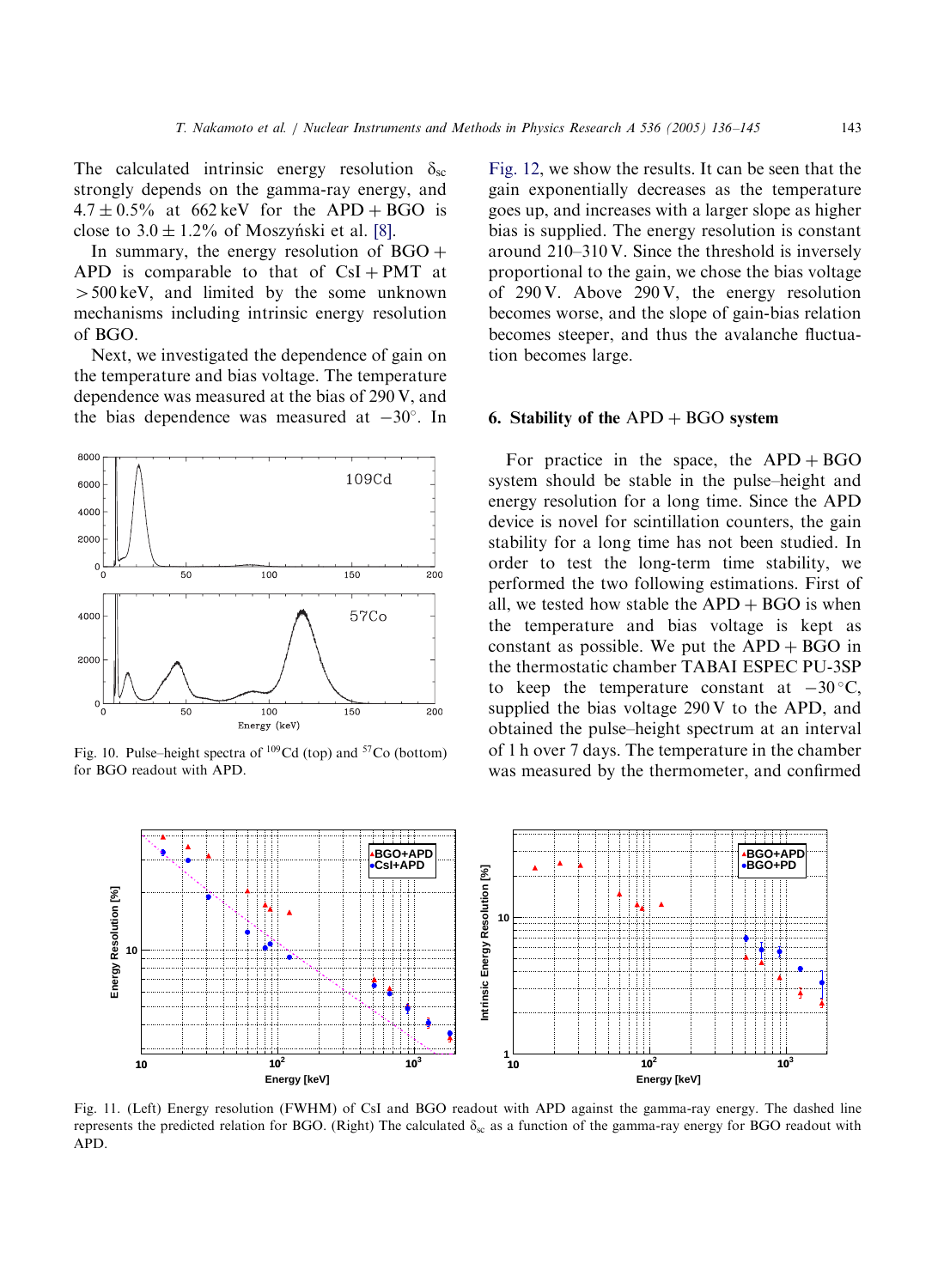<span id="page-8-0"></span>

Fig. 12. The left is the temperature dependence of APD gain at  $-30^{\text{circ}}C$ , and the right is the bias dependence of APD gain (top) and energy resolution (bottom) for the 662 keV gamma-ray.

to be stable within  $1^{\circ}$ C. The <sup>88</sup>Y source was irradiated to the BGO. In Fig. 13, we plotted the time history of pulse–height and energy resolution of the 1836 keV photo-peak. The pulse–height slightly varies, but its amplitude is not so large; at most  $\pm 1\%$  over 7 days. The energy resolution is also very stable within  $\pm 0.3\%$  in the absolute value. Of course, the above variation includes the additional component due to the fluctuation of temperature and bias voltage, and thus indicates the upper limit of APD avalanche fluctuation.

In the previous section, we obtained that the pulse–height increases by  $-29\%$   $\degree$ C around  $-30$  °C as the temperature decreases, or by  $+2.9\% / V$  around 290 V (gain 26) as the bias voltage increases. These are close to those of Ikagawa et al. [\[5\]](#page-9-0) who measured around  $-20^{\circ}$ C. We must realize the gain fluctuation of  $\langle 2\%$  to keep the appropriate energy resolution. It is indicated that the requirement of fluctuation to keep the pulse–height within  $2\%$  is 0.7 °C and  $0.7 \,$ V for the temperature and bias voltage, respectively. Such a temperature requirement cannot be realized in the satellite observation, although it is expected that, at least, the temperature does not vary in a short time for the detector with a large heat capacity. For the gain variation in a long time, we can trace the gain history by monitoring the background gamma-ray line accumulated in several hours. On the other hand, the requirement of bias voltage as above can be



Fig. 13. Time histories of peak channel (left) and energy resolution (right) for the  $1836 \,\text{keV}$  photopeak in the BGO  $+$ APD spectra at  $-30$  °C over 7 days.

realized since such a requirement is the same level as for the PMT, which has ever been used in space.

#### 7. Conclusion and future prospect

We studied the system of the BGO readout with APD, and found that it gives an excellent performance for soft gamma-rays; a good energy resolution of  $6.2\%$  at  $662 \text{ keV}$  and  $\lt 10 \text{ keV}$ threshold energy. We also confirmed the stability of the  $APD + BGO$  system gain and energy resolution during 1 week. These suggest that the  $APD + BGO$  system is a possible good candidate